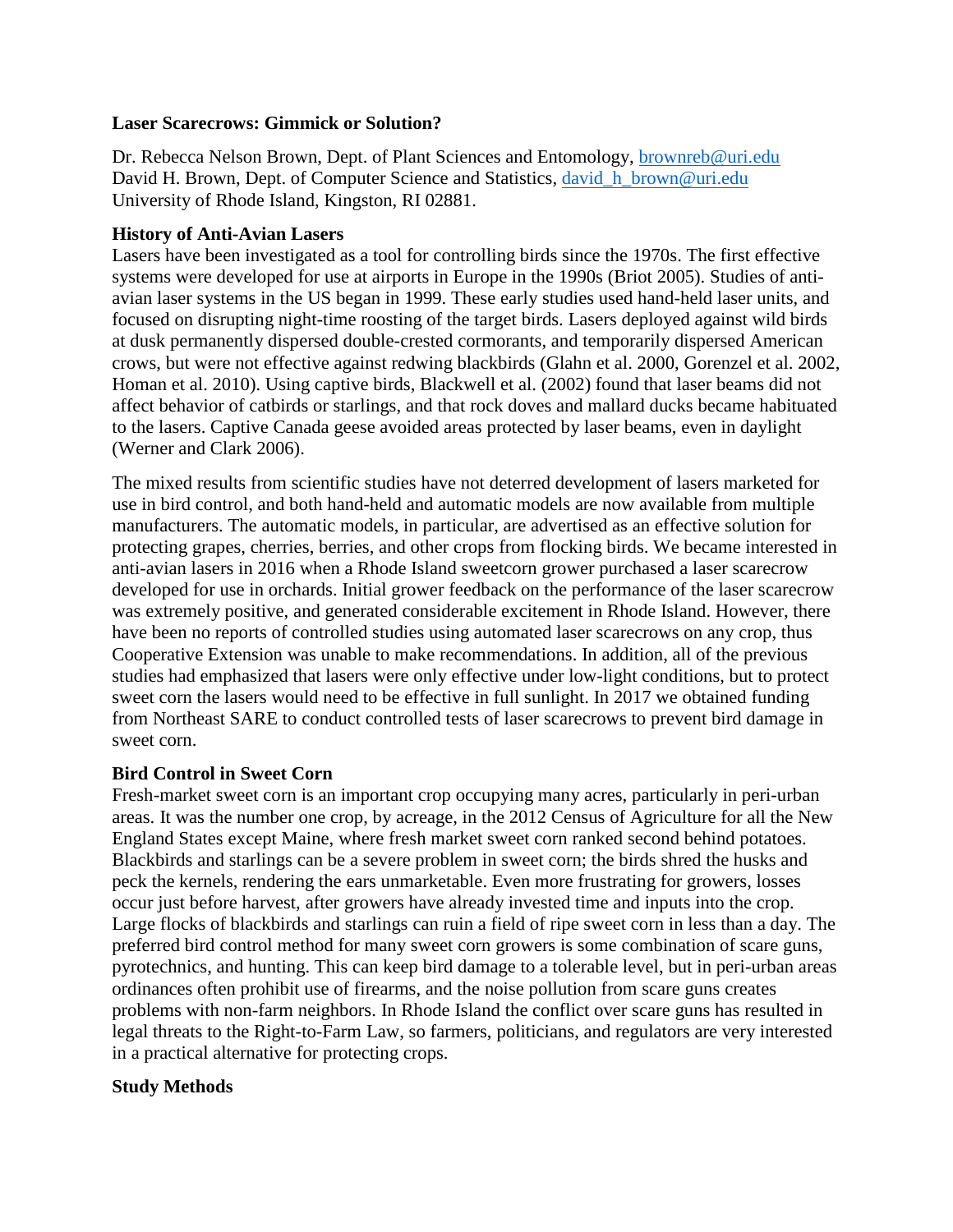We developed an inexpensive laser scarecrow emitting a beam of green light at 535 nm as a research prototype, and deployed five units in commercial sweet corn fields at multiple sites in Rhode Island and southeastern Massachusetts. Scarecrows were placed in fields approximately 3 days before growers expected to begin harvesting and removed once harvest was complete. The scarecrow was adjusted such that the laser beam swept over the field at tassel height on the crop, protecting a circular area approximately 350 feet in diameter. In addition to horizontal rotation, the angle of the beam varied between horizontal and 20 degrees below horizontal. The scarecrows were controlled by light sensors and automatically turned on at dawn and off at dusk. Cooperating growers reported back to us the amount of bird damage in the protected fields, and also in any unprotected fields on their farms.

We also conducted a controlled test at the Gardiner Crops Research Center. We planted two oneacre plots of corn at the ends of a 3 acre field, with an acre of cover crops separating the two plots. The plots were seeded with the same mix of eight varieties of bicolor se corn, ranging in maturity from 72 days to 86 days. A laser scarecrow was equipped with a shield so that the rotating beam impacted a semi-circular area rather than a full circle. The unit was set up between the two sweetcorn plots, so that the laser beam passed over one plot at tassel height, but did not impact the other plot. After 3 to 5 days all bird-damaged ears in both plots were counted and removed. and the laser scarecrow was repositioned to protect the previously unprotected plot. The test was repeated for a total of six counting events.

#### **Results**

The maximum grower-reported bird damage in a protected field was 5%. Damage in unprotected fields ranged from 40% to 100%. One grower in Warwick, RI began the season with a commercial laser scarecrow in his field. Redwing blackbirds were present in the hedgerows around the field, and feeding on sweet corn in one corner where the laser beam did not reach. There was no damage on corn elsewhere in the field, until the motor on the laser scarecrow failed. The field was unprotected for five days; 80% of the ears on the two plantings that matured during this time were rendered unmarketable by bird damage. Once a new laser scarecrow was installed, blackbirds stopped feeding on the corn until the scarecrow was moved to protect a different field. Similar results were seen in Cranston, RI with starlings when the grower had sweet corn maturing at the same time in two different fields, and was only able to protect one field. The unprotected field was a complete loss, while there was no reported damage in the protected field.

The laser scarecrow significantly reduced bird damage in the controlled study at URI. Bird pressure was low at the Gardiner Crops Research Center, but the protected plots consistently had fewer damaged ears than the unprotected plots. Starlings were the primary bird species damaging sweet corn at URI. The birds did not appear to become habituated to the laser beam, and avoided the fields even in full sunlight when the beam was not visible to human eyes. No residual effect was observed – if the laser scarecrow was powered down or removed, birds resumed feeding in the field in less than a day. If field shape or rolling terrain blocked the laser beam from a portion of a field, the birds would congregate in the unprotected area. The height of the laser beam relative to the crop appears to be important – if the beam is too low it will be blocked by the crop, but if it is aimed too far above the crop the birds will not be dispersed

## **Conclusions**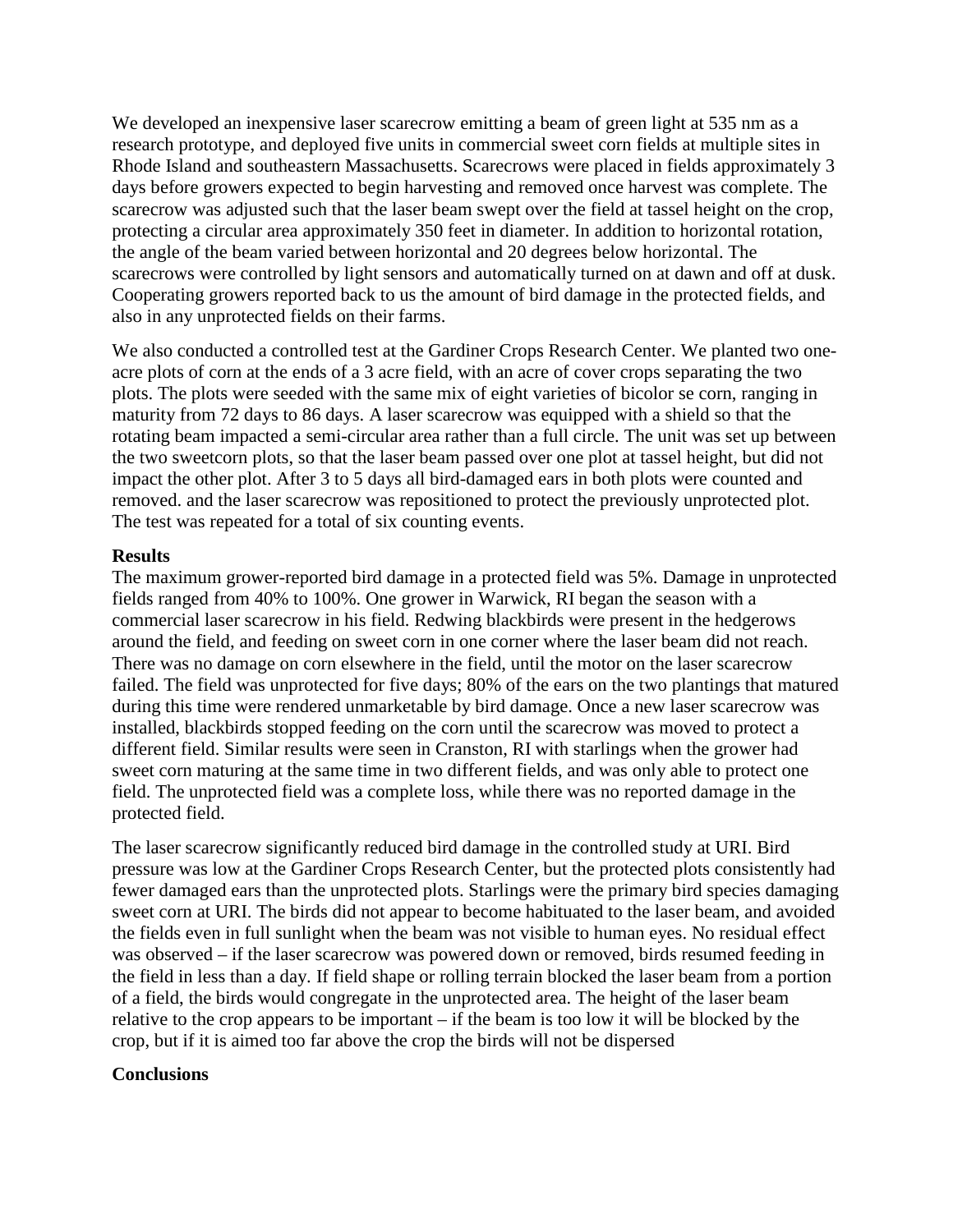Laser scarecrows appear to be effective as a means of preventing starlings and blackbirds from feeding in sweet corn fields. Based on grower reports, they are more effective than scare guns at preventing damage. Commercial laser scarecrows are more expensive than scare guns, but cost less to operate, and avoid problems with noise pollution. Labor requirements are similar to scare guns. A preliminary single-site trial suggests that laser scarecrows are effective at preventing starlings, blackbirds, crows, and flickers from feeding on grapes, but are less effective against catbirds. The scarecrows also may be effective at protecting newly-seeded cover crops from Canada geese. Laser scarecrows are not effective against deer or other mammals (VerCauteren et al. 2006). We will be repeating the controlled studies on sweet corn in 2017, and will be initiating further tests of the laser scarecrows on additional crops and against additional bird species.

## **Laser Scarecrow Sources**

Carpe Diem Technologies, Vancouver, BC<http://www.carpediemtechnologies.com/> manufactures an automated laser scarecrow with a fixed beam angle. Units sell for ~\$3,000. Several RI growers have purchased Carpe Diem units; there have been issues with product quality and customer service.

Bird Control Group, Lake Oswego, OR<https://birdcontrolgroup.com/> sells the full configurable Agrilaser Autonomic, which is designed to cover very large areas but is not easily moved. Units start at ~\$8,000. They also offer less expensive hand-held units. No Agrilaser Autonomic units are in use in New England.

URI Research Prototype [http://digitalcommons.uri.edu/riaes\\_bulletin/](http://digitalcommons.uri.edu/riaes_bulletin/) for growers who wish to construct laser scarecrow units to use on their farm. These units have been developed specifically for use in small fields. Beam angle and vertical motion are configurable to accommodate slopes. The laser can be easily programmed to turn on or off at specific points in the rotation to prevent the beam from interfering with roadways or annoying neighbors. Unit design prevents beam from aiming above horizontal to eliminate risk of interference with aircraft. Materials cost is ~\$300 including stand and battery.

#### **Acknowledgements**

Jasper Romero and Gabrielle Torphy assisted with laser scarecrow construction and field data collection. Jim Lawson of the RI Division of Ag Wildlife Damage Prevention Program has tirelessly championed laser scarecrow development and recruited farmers for field testing. Vinny Confreda, Ken Elliot, Pat Usher, Jim Verde, and Bill Stamp allowed us to test laser scarecrows on their farms. This work was funded by NESARE project ONE17-291-31064 and by funds from the Rhode Island Division of Agriculture and the RI Agricultural Experiment Station.

## **References Cited**

- Blackwell, B.F., Bernhardt, G.E. and Dolbeer, R.A., 2002. Lasers as nonlethal avian repellents. *The Journal of Wildlife Management*, pp.250-258.
- Briot, J.L., 1995. Last experiments with a laser equipment designed for avian dispersal in airport environment. IBSC27/WP V-1 pp 1-5.
- Glahn, J.F., Ellis, G., Fioranelli, P., and Dorr, B.S., 2000. Evaluation of moderate and low-powered lasers for dispersing double-crested cormorants from their night roosts. Ninth Nat. Wildlife Damage Manag. Conf. Proceed. Oct. 5-8, State College, PA.
- Gorenzel, W.P., Blackwell, B.F., Simmons, G.D., Salmon, T.P. and Dolbeer, R.A., 2002. Evaluation of lasers to disperse American crows, Corvus brachyrhynchos, from urban night roosts. *International Journal of Pest Management*, *48*(4), pp.327-331.